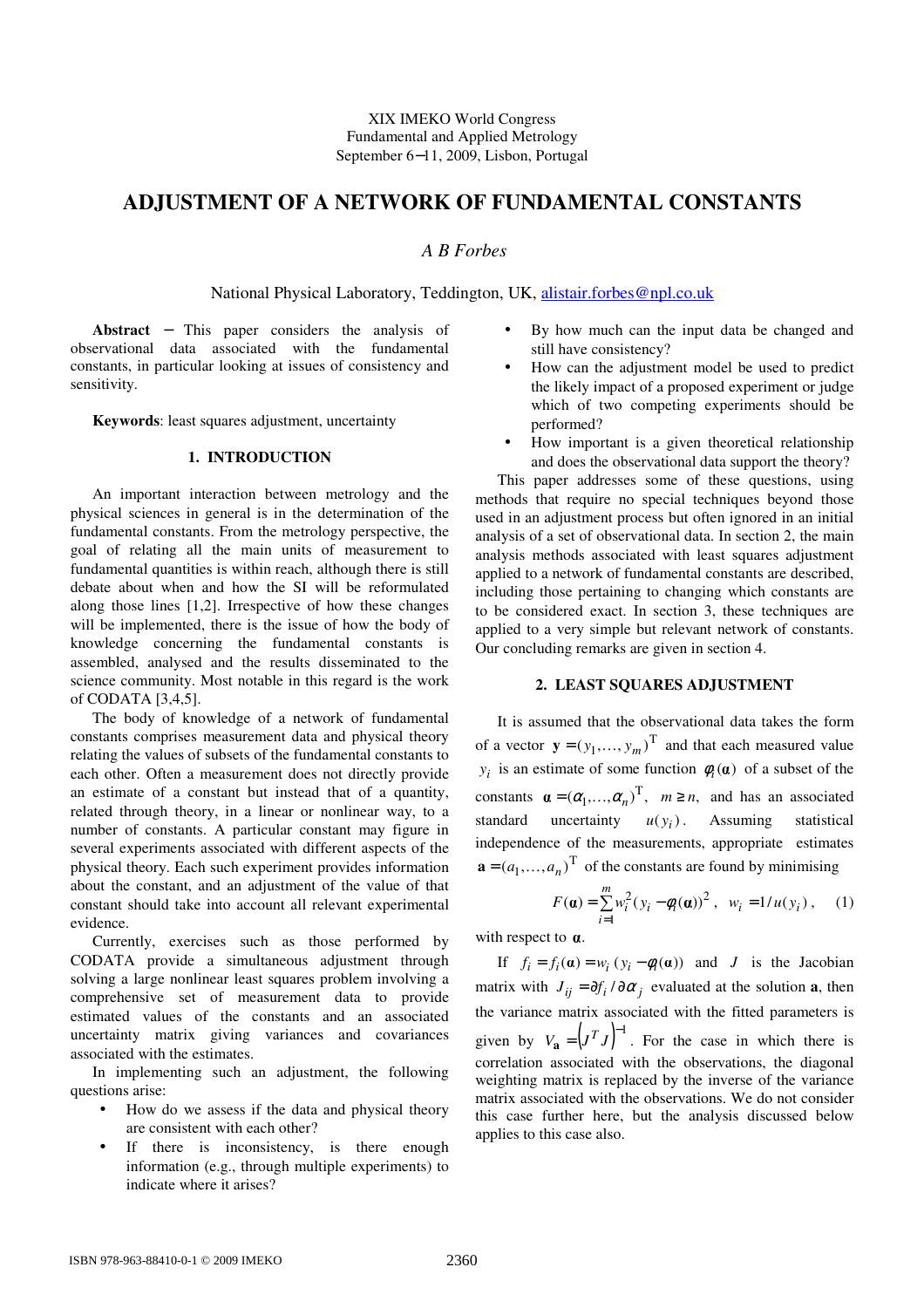#### *2.1 Observation equations for fundamental constants*

The observation equations for adjustment of a network of fundamental constants generally have the form

$$
y_i = \alpha_1^{c_{i1}} \alpha_2^{c_{i2}} \cdots \alpha_n^{c_{in}} + e_i, \quad e_i \in \mathbb{N}(0, u^2(y_i)),
$$

where the indices  $c_{ij}$  are integer or half integer powers, most of which are zero. It is usually convenient to reparametrize the quantities, replacing  $\alpha_j$  by  $\alpha_{j,0}(1+\alpha_j)$ , where  $\alpha_{j,0}$  is the current or nominal value of a quantity and  $\alpha_j$  now represents the relative adjustment. Similarly, the observations can be transformed so that  $y_i$  is replaced by  $(y_i - \phi_i(\mathbf{a}_o))/\phi_i(\mathbf{a}_o)$ , the relative difference between the observed value  $y_i$  and the (current) model prediction  $\phi_i(\mathbf{a}_o)$ . The associated standard uncertainty is essentially the relative standard uncertainty associated with the observation. With these transformations, to first order the observation equations can be written as

$$
y_i = \mathbf{c}_i^{\mathrm{T}} \mathbf{a} + e_i, \qquad e_i \in \mathrm{N}(0, u^2(y_i)),
$$

with  $\mathbf{c}_i^{\mathrm{T}} = (c_{i1}, \dots, c_{in}).$  We make one further weighting transformation, replacing  $y_i$  by  $y_i/u(y_i)$  and  $c_i$  by  $c_i / u(y_i)$ , so that the final form of the observation equations (to first order) can be written as

$$
y \in N(C\alpha, I). \tag{2}
$$

The (transformed) observation matrix *C* will be sparse with only a few nonzero elements in each row. In each row, the nonzero elements will be integer multiples of a common factor. Treating the observations as nonlinear, the associated Jacobian matrix will be very similar to *C*. For the rest of the paper, we will only be concerned with the linearised equations. If the relative standard uncertainties associated with the observations are of the order of one part in  $10^6$ , then second order effects will only become apparent at the one part in  $10^{12}$  level. With this assumption, the analysis for the linear case will provide a good approximation to the nonlinear case.

#### *2.2 Analysis of fitted results*

The analysis of the fitted results of an adjustment exercise follows from the standard theory for least squares adjustment. The least squares estimate **a** of  $\alpha$  is given by

$$
\mathbf{a} = S\mathbf{y}, \qquad S = \left( C^{\mathrm{T}} C \right)^{-1} C^{\mathrm{T}}.
$$

The  $n \times m$  matrix *S* is the sensitivity matrix of **a** with respect to **y**, and specifies the least squares solution as a linear combination of the observations. The matrix *S* is the pseudo-inverse of *C*, also known as the Moore-Penrose inverse [6], since  $SC = I$ . If *C* has QR factorisation [6]

$$
C = QR = [Q_1 \quad Q_2] \begin{bmatrix} R_1 \\ \mathbf{0} \end{bmatrix},
$$

where  $Q$  is orthogonal and  $R$  is upper-triangular, then  $S = R_1^{-1} Q_1^{\rm T}.$ 

The variance matrix associated with **y** (in our case, the identity matrix since the observations and observation matrix already incorporate weights) is propagated through to that  $V_a$  associated with  $a$ :

$$
V_{\mathbf{a}} = S I S^{\mathrm{T}} = (C^{\mathrm{T}} C)^{-1} = (R_1^{\mathrm{T}} R_1)^{-1}.
$$

The variance associated with the *j*th parameter is the sum of the squares of elements of the *j*th row of *S* so that *S* specifies the uncertainty contribution from each of the observations to each of the fitted parameters.

 A measure of the total variation associated with the fitted parameters is given by the trace( $V_a$ ), the sum of the diagonal elements of *V***<sup>a</sup>** , also the sum of the eigenvalues of  $V_{\mathbf{a}}$ . It is easy to check that

trace(
$$
V_{\mathbf{a}}
$$
) =  $\sum_{i=1}^{m} \sum_{j=1}^{n} s_{ji}^{2}$ ,

so that the sum of squares of the elements in the *i*th column of *S* is the contribution of the *i*th observation to the total variation in the fitted parameters.

Setting

$$
\hat{\mathbf{y}} = C\mathbf{a} = C S \mathbf{y} = Q_1 R_1 R_1^{-1} Q_1^{\mathrm{T}} \mathbf{y} = Q_1 Q_1^{\mathrm{T}} \mathbf{y},
$$

the fitted model values of the relative adjustment, the associated variance matrix  $V_{\hat{y}}$  is given by

$$
V_{\hat{y}} = CV_{\mathbf{a}} C^{\mathrm{T}} = Q_1 R_1 (R_1^{\mathrm{T}} R)^{-1} R_1^{\mathrm{T}} Q_1^{\mathrm{T}} = Q_1 Q_1^{\mathrm{T}}.
$$

Thus, the standard uncertainty  $u(\hat{y}_i)$  associated with the *i*th model prediction is the norm of the *i*th row of the matrix . *Q*<sup>1</sup> Since the norm of the complete *i*th row of the orthogonal matrix  $Q = [Q_1 \ Q_2]$  is 1, we have  $0 \le u(\hat{y}_i) \le 1 = u(y_i).$ 

The residual vector **r** is given by

$$
\mathbf{r} = \mathbf{y} - \hat{\mathbf{y}} = \mathbf{y} - C\mathbf{a} = (I - CS)\mathbf{y} = (I - Q_1Q_1^{\mathrm{T}})\mathbf{y} = Q_2Q_2^{\mathrm{T}}\mathbf{y},
$$
  
the associated variance matrix is  $V_x = Q_2Q_2^{\mathrm{T}}$ . It follow

and the associated variance matrix is  $V_{\bf r} = Q_2 Q_2^{\rm T}$ . It follows that

$$
u^{2}(\hat{y}_{i}) + u^{2}(r_{i}) = 1, \quad 0 \le u(\hat{y}_{i}), u(r_{i}) \le 1.
$$

If  $u(r_i) = 0$ , it means that the *i*th model prediction must match the *i*th observation exactly, in other words, the *i*th model prediction is determined by the *i*th observation. Conversely, if  $u(r_i) = 1$ , it means that the *i*th observation plays no part in determining the *i*th model prediction; it is determined using other information.

# *2.3 The chi squared test*  If  $\mathbf{r} \in \mathbb{N}\left(0, Q_2 Q_2^{\mathrm{T}}\right)$  then  $Q_2^{\mathrm{T}} \mathbf{r} \in \mathbb{N}\left(0, I_{m-n}\right)$ , and  $\mathbf{r}^{\mathrm{T}}\mathbf{r} = (Q_2^{\mathrm{T}}\mathbf{r})^{\mathrm{T}}Q_2^{\mathrm{T}}\mathbf{r}$

is a draw from a  $\chi^2_{m-n}$  distribution with  $m-n$  degrees of freedom. The observed value can be compared with quantiles of  $\chi^2_{m-n}$  as a test of model-data consistency. Note that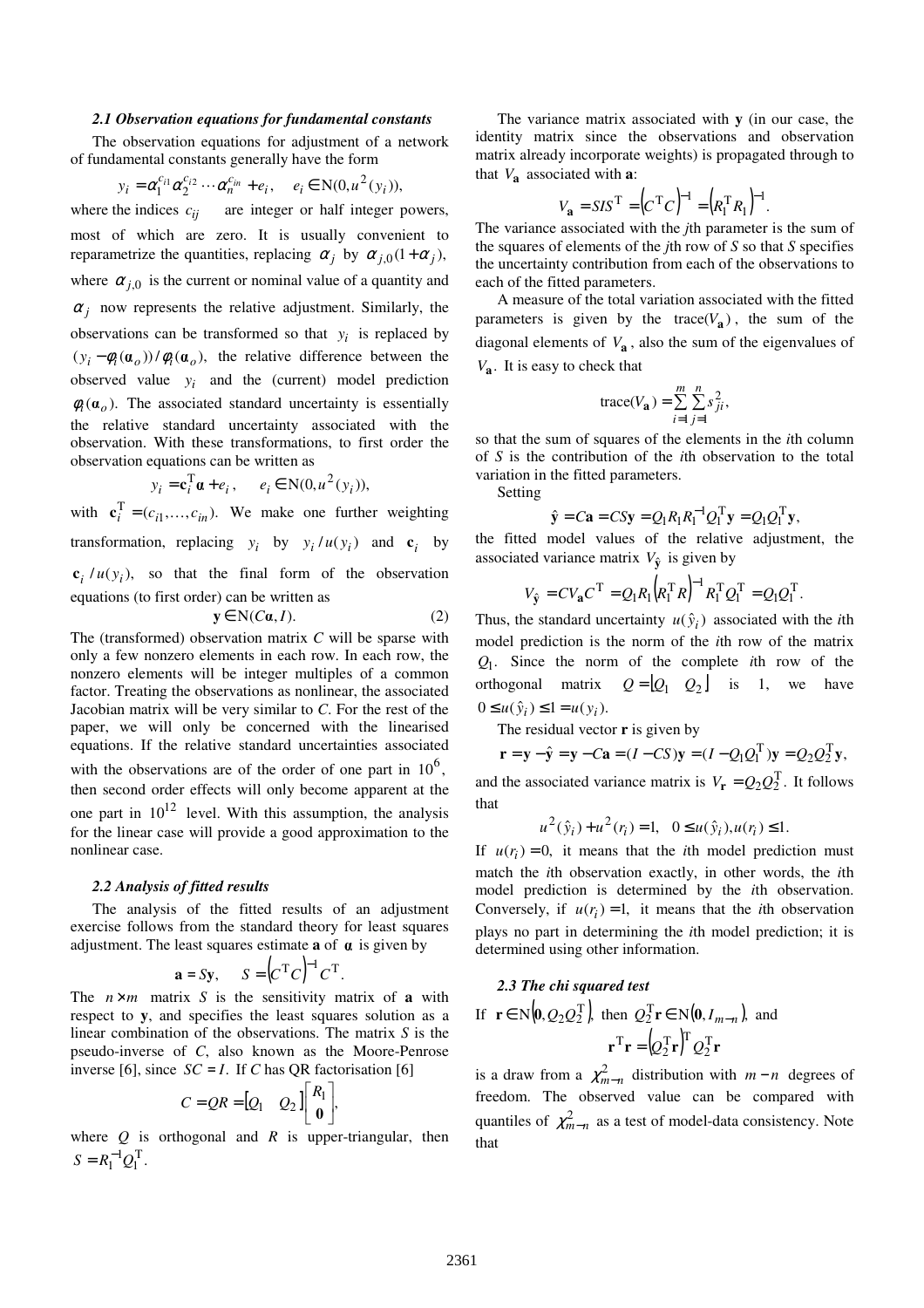$$
\sum_{i=1}^{m} u^{2}(r_{i}) = \text{trace}(Q_{2}Q_{2}^{T}) = m - n,
$$

the sum of the eigenvalues of  $Q_2 Q_2^T$ . The expected value of a draw from a  $\chi^2_{m-n}$  distribution is  $m-n$  and the  $u(r_i)$ specify how the sum of squares is expected to be partitioned across the observations.

#### *2.4 Fixed values for some quantities*

In order to define the SI, some quantities are to be regarded as fixed, with no associated uncertainty. For example, in the current SI, the magnetic constant  $\mu_0$  is treated as exact. We assume that such exactness constraints can be written as  $D^T \mathbf{a} = \mathbf{z}$ , where *D* is a  $n \times p$  constraint matrix and **z** a *p*-vector of constrained values. If *D* has QR factorisation

$$
D = UT = [U_1 \quad U_2] \begin{bmatrix} T_1 \\ \mathbf{0} \end{bmatrix}, \tag{3}
$$

and  $\boldsymbol{\alpha}_o$  satisfies the constraints, then the constrained adjustment problem can be written as an unconstrained problem

$$
\min \tilde{a} \| y - CU_2 \tilde{a} \|^2_2,
$$

involving the  $n - p$  parameter vector  $\tilde{\alpha}$ . The unconstrained parameters are given by  $\alpha = U_2 \tilde{\alpha}$ . The analysis above is easily modified to account for linear constraints.

#### *2.5 Continuity constraints on redefinition*

A possible consequence of a redefinition of the SI is that some quantities regarded as fixed become free and vice versa. In the context of the previous section, the constraint equations change. In going from one definition to another, there could be a change in the values of the constants. There is some scope for controlling that change by the choice of the constrained values. If there are *p* constraints, up to *p* linear combinations of the solution parameters can be specified. The problem can be posed as: determine **z** such that the solution **a** of

$$
\min_{\mathbf{\alpha}} \|\mathbf{y} - C\mathbf{\alpha}\|_2^2 \quad \text{subject to} \quad D^{\mathrm{T}}\mathbf{\alpha} = \mathbf{z},
$$

satisfies  $F^{T} \mathbf{a} = \mathbf{g}$ , where *F* and **g** are a pre-assigned  $n \times p$ matrix and  $p$ -vector, respectively. Let  $U_2$  be defined as in (3), and

$$
CU_2=[P_1 \quad P_2]\begin{bmatrix} H_1 \\ \mathbf{0} \end{bmatrix},
$$

be the QR factorisation of  $CU_2$ . Any  $\alpha$  satisfying the constraint can be written as  $\mathbf{a} = U_1 T_1^{-T} \mathbf{z} + U_2 \tilde{\mathbf{a}}$  for some  $\tilde{\mathbf{a}}$ . It can be checked that the required **z** satisfies

 $(F<sup>T</sup> - F<sup>T</sup>U<sub>2</sub> \tilde{S}C)U<sub>1</sub>T<sub>1</sub><sup>-T</sup>z = g - F<sup>T</sup>U<sub>2</sub> \tilde{S}y,$  $F^{\text{T}} - F^{\text{T}} U_2 \tilde{S} C \mathcal{L} U_1 T_1^{-\text{T}} \mathbf{z} = \mathbf{g} - F^{\text{T}} U_2 \tilde{S} \mathbf{y}, \quad \tilde{S} = H_1^{-1} P_1^{\text{T}}.$ Similarly, **z** can be chosen so that the solution of the constrained optimisation problem minimises  $\left\|F^{T}\mathbf{a}-\mathbf{g}\right\|^{2}$ 2  $F^{\mathrm{T}}\mathbf{a} - \mathbf{g}$ 

and can be used to minimise some measure of the size of the relative adjustment on implementing a change in the SI.

#### **3. EXAMPLE CALCULATIONS**

Analysis methods described above are illustrated in the following simple example involving six observations, five parameters and two constraints. Although the example is extremely simple, it is motivated by a study of issues associated with the redefinition of the SI [7]. The unweighted observation equations have the form

$$
y_1 = -\alpha_3 + \alpha_4,
$$
  
\n
$$
y_2 = -\alpha_1 + \alpha_2 + \alpha_4 / 2 + \alpha_5 / 2,
$$
  
\n
$$
y_3 = -\alpha_1 + \alpha_4,
$$
  
\n
$$
y_4 = \alpha_1 - 2\alpha_2 - \alpha_5,
$$
  
\n
$$
y_5 = \alpha_1 - \alpha_3,
$$
  
\n
$$
y_6 = \alpha_1 - 2\alpha_2 - \alpha_5,
$$

with relative uncertainties of

$$
(10.0, 10.0, 1.0, 1.0, 0.1, 0.1) \times 10^{-8}.
$$

In the first scenario, the fourth and fifth parameters are considered exact. In the second, the first and second parameters are treated as exact.

For the first scenario, labelled A, the  $3\times 6$  sensitivity matrix is

$$
S_{\rm A} = \begin{bmatrix} -0.10 & -0.05 & -0.99 & 0.00 & 0.00 & 0.00 \\ -0.05 & -0.02 & -0.49 & 0.00 & 0.00 & -0.05 \\ -0.10 & -0.05 & -0.99 & 0.00 & -0.10 & 0.00 \end{bmatrix} \times 10^{-8}.
$$

The rows correspond to parameters 1, 2 and 3, respectively. The sensitivity matrix immediately tells us that the main contribution to the uncertainties associated with the fitted parameters is that associated with the third observation. If uncertainty associated with  $y_3$  could be halved, then the uncertainties associated with all the fitted parameters would also be halved. By the same argument, reducing the uncertainty associated with any or all of the other observations will have only a marginal effect on the uncertainties associated with the fitted parameters.

The vector of standard uncertainties  $u(\mathbf{r})$  associated with the vector **r** of residuals is given by

$$
u(\mathbf{r}) = (1.00 \quad 1.00 \quad 0.11 \quad 1.00 \quad 0.01 \quad 0.10)^{\mathrm{T}},
$$

showing that only observations 3, 5 and 6 are influential; all the other observations are essentially ignored. These uncertainties also provide information about the ability to detect discrepant data. Discrepant values for observations 1 2 and 4 will be detected through large evaluated residuals. Discrepant values associated with observations 3, 5 and 6 will not be detected, as the fit will accommodate them.

In scenario B, the sensitivity matrix is

$$
S_{\rm B} = \begin{bmatrix} 0.00 & 0.00 & 0.00 & 0.00 & -0.10 & 0.00 \\ 0.10 & 0.05 & 0.99 & 0.00 & 0.00 & 0.00 \\ 0.00 & 0.00 & 0.00 & -0.01 & 0.00 & -0.10 \end{bmatrix} \times 10^{-8}.
$$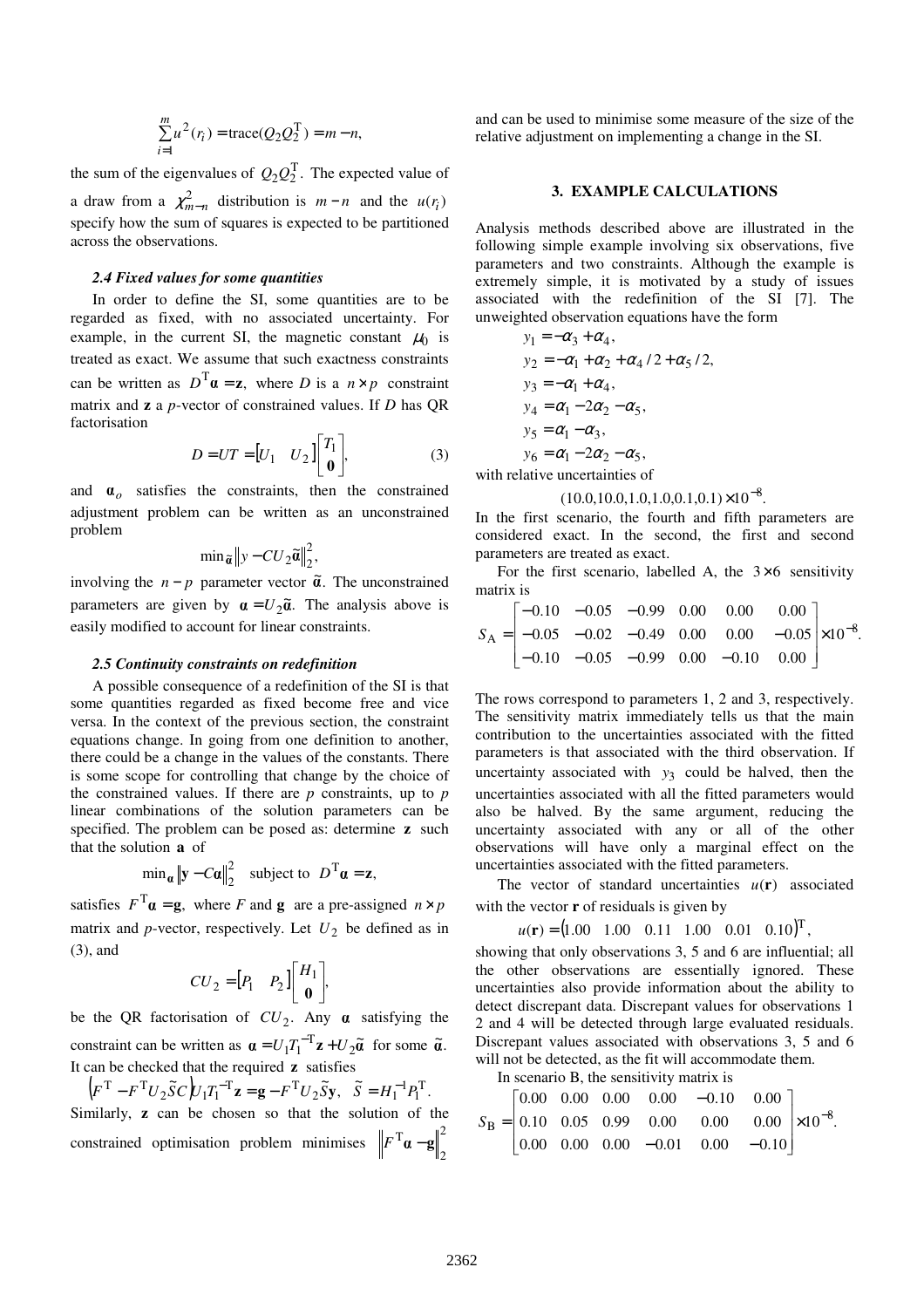Here, the rows correspond to parameters 3, 4 and 5. In this case, the uncertainties associated with parameters  $\alpha_3$ ,  $\alpha_4$ , and  $\alpha_5$  are dominated by the uncertainties associated with observations 5, 3 and 6, respectively. The uncertainties associated with the residuals are the same as for scenario A; only observations 3, 5 and 6 are influential. The fact that the sensitivity matrices are different points to the different roles of the observations in the two scenarios. Note that an observation can be influential without contributing significantly to the sensitivities. In can be argued that scenario B is better in that the sum of the variances,  $trace(V_{\mathbf{a}})$ , is less than half that for scenario A.

 We now consider a revised set of observation equations, encoding doubt about the physics associated with observations 2, 3 and 4, and examining the potential value of a new experiment aimed at eliminating that doubt. The revised set of observation equations is

$$
y_1 = -\alpha_3 + \alpha_4,
$$
  
\n
$$
y_2 = -\alpha_1 + \alpha_2 + \alpha_4 / 2 + \alpha_5 / 2 + \alpha_6,
$$
  
\n
$$
y_3 = -\alpha_1 + \alpha_4 + 2\alpha_6 + \alpha_7,
$$
  
\n
$$
y_4 = \alpha_1 - 2\alpha_2 - \alpha_5 + \alpha_7,
$$
  
\n
$$
y_5 = \alpha_1 - \alpha_3,
$$
  
\n
$$
y_6 = \alpha_1 - 2\alpha_2 - \alpha_5,
$$
  
\n
$$
y_7 = \alpha_6 + \alpha_7,
$$

involving a sixth and seventh parameter and one new (proposed) observation.

| $S_{\rm A}$ | $y_1$   | $y_2$   | $y_3$   | $y_4$   | $y_{5}$ | У6      | $y_7$ |
|-------------|---------|---------|---------|---------|---------|---------|-------|
| $\alpha_1$  | $-8.01$ | 0.00    | $-0.20$ | $-0.20$ | 0.08    | 0.02    | 3.98  |
| $\alpha_2$  | $-4.00$ | 0.00    | $-0.20$ | $-0.10$ | 0.04    | $-0.04$ | 1.99  |
| $\alpha_3$  | $-8.01$ | 0.00    | $-0.20$ | $-0.20$ | $-0.02$ | 0.02    | 3.98  |
| $\alpha_6$  | $-4.00$ | 0.05    | 0.40    | $-0.60$ | 0.04    | 0.06    | 1.99  |
| $\alpha_7$  | 0.02    | $-0.05$ | 0.00    | 1.00    | 0.00    | $-0.10$ | 0.04  |

| $S_{\rm A}$  | y1      | $y_2$   | $y_3$   | $y_4$   | $y_5$   | У6      | $y_7$ |
|--------------|---------|---------|---------|---------|---------|---------|-------|
| $\alpha_1$   | $-0.57$ | 0.00    | $-0.94$ | $-0.94$ | 0.01    | 0.09    | 1.89  |
| $\alpha_2$   | $-0.28$ | 0.00    | $-0.47$ | $-0.47$ | 0.00    | 0.00    | 0.94  |
| $\alpha_{3}$ | $-0.57$ | 0.00    | $-0.94$ | $-0.94$ | $-0.09$ | 0.09    | 1.89  |
| $\alpha_6$   | $-0.28$ | 0.05    | 0.03    | $-0.97$ | 0.00    | 0.10    | 0.94  |
| $\alpha_7$   | 0.10    | $-0.05$ | $-0.01$ | 0.99    | 0.00    | $-0.10$ | 0.02  |

| $S_A$        | $y_1$   | $y_{2}$ | $y_3$   | $y_4$   | $y_5$   | $y_6$   | $y_7$ |
|--------------|---------|---------|---------|---------|---------|---------|-------|
| $\alpha_1$   | $-0.20$ | 0.00    | $-0.98$ | $-0.98$ | 0.00    | 0.10    | 0.20  |
| $\alpha_2$   | $-0.10$ | 0.00    | $-0.49$ | $-0.49$ | 0.00    | 0.00    | 0.10  |
| $\alpha_3$   | $-0.20$ | 0.00    | $-0.98$ | $-0.98$ | $-0.10$ | 0.10    | 0.20  |
| $\alpha_6$   | $-0.10$ | 0.05    | 0.01    | $-0.99$ | 0.00    | 0.10    | 0.10  |
| $\alpha_{7}$ | 0.10    | $-0.05$ | $-0.01$ | 0.99    | 0.00    | $-0.10$ | 0.00  |

Table 1. Sensitivity matrix for scenario A with  $u(y_7) = 10^{-7}$ ,

 $10^{-8}$  and  $10^{-9}$ , top, middle and bottom, respectively.

We calculate, in Table 1, the sensitivity matrix in scenario A, for parameters 1, 2, 3, 6 and 6 (with the fourth and fifth parameter treated as exact) for  $u(y_7) = 10^{-7}$ ,  $10^{-8}$  and  $10^{-9}$ . The Table shows that increasing the accuracy associated with observation seven means that the main contribution to the sensitivity of the parameters is moved from observation one to the more accurate observations three and four. The calculations show that observation seven is only taken into account only if its standard uncertainty is of the order of one part in  $10<sup>7</sup>$ . Additionally, increasing its accuracy beyond one part in  $10^8$  has only a marginal effect on the standard uncertainties standard uncertainty associated with the fitted parameters.

#### **CONCLUSIONS**

We have reviewed some of the analysis techniques that can be applied to least squares adjustment. Often, the focus of attention is on the values of the fitted parameters and the associated variance matrix. However, the sensitivity matrix contains valuable information about the dependence of the fitted parameters on the observations. In the first example considered in section 3, the sensitivity matrix immediately pointed to the relative importance of the various observations. In scenario A, we saw that in order to improve the uncertainties associated with the fitted parameters, only the third observation is important; improving the uncertainties associated with any of the other observations would have only a marginal effect. In this way the sensitivity matrix can give a strong guide to how measurement resources should be applied in order to have maximal impact. In the second example, the sensitivity matrix was used to show the potential impact of a new proposed experiment. In a similar vein, the uncertainties associated with the residuals give valuable information about the ability to detect discrepant data.

#### **ACKNOWLEDGMENTS**

The work described in this paper was supported by the National Measurement System Directorate of the UK Department for Innovation, Universities and Skills as part of the NMS Software Support for Metrology programme. The work was carried out as part of a study on the redefinition of the SI [7] and the author gratefully acknowledges the contribution of colleagues Martin Milton and Jonathan Williams in the discussions leading to this paper. Ian Smith made valuable comments on an earlier draft.

#### **REFERENCES**

- [1] I M Mills, P J Mohr, T J Quinn, B N Taylor, and E R Williams: "Redefinition of the kilogram, ampere, kelvin and mole; a proposed approach to implementing CIPM recommendation 1 (CI-2005)", *Metrologia*, **43**, pp 227-246, 2006
- [2] M J T Milton, J M Williams and S J Bennett, "Modernizing the SI: towards an improved, accessible and enduring system", *Metrologia*, **44**, pp 356-364, 2007